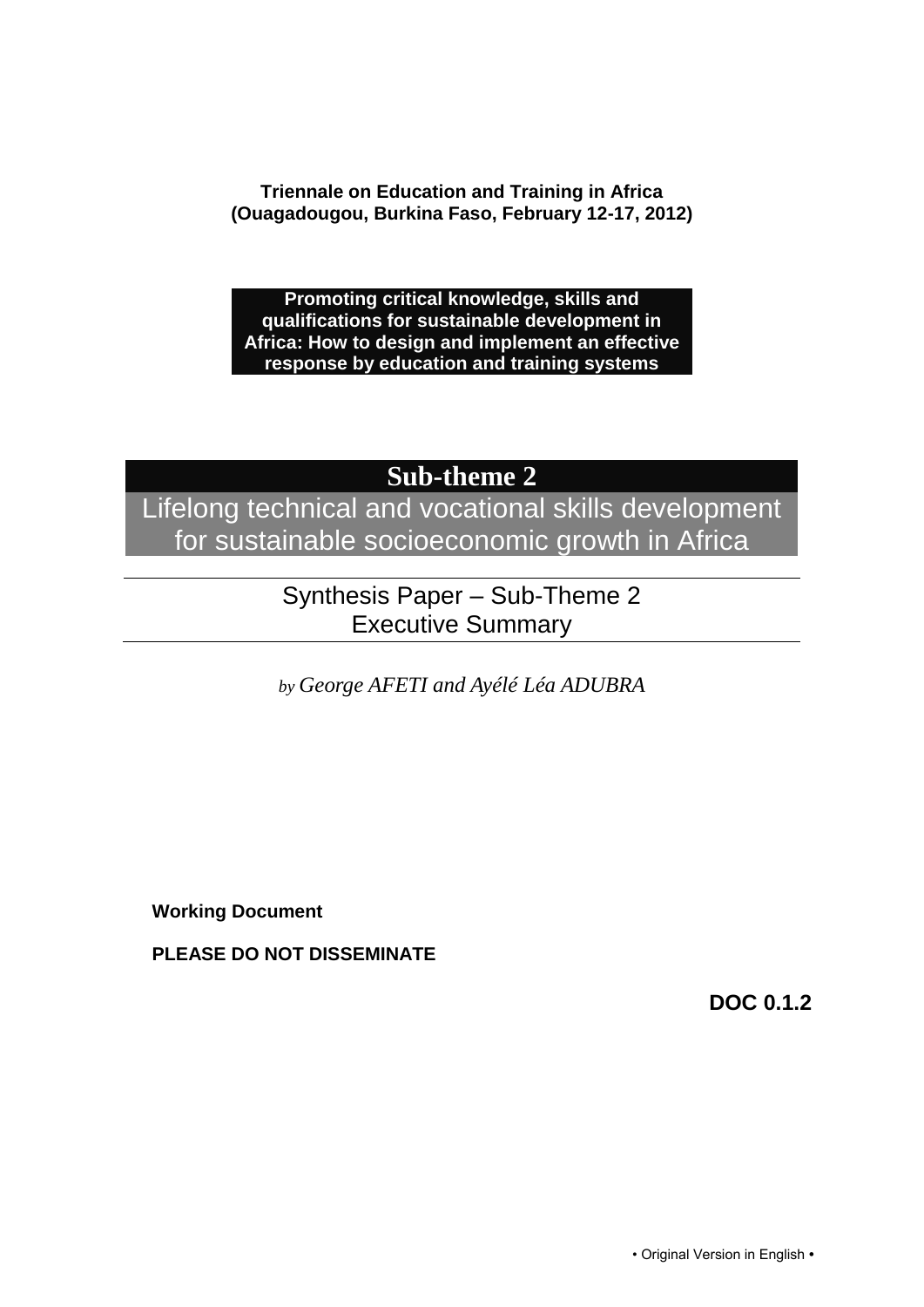# **1. EXECUTIVE SUMMARY**

### **Introduction**

1. Over the past decade or so, many African countries have embarked on wide-ranging policy reforms and initiatives to revitalize their technical and vocational skills development (TVSD) systems. Governments have become increasingly aware of the critical role that technical and vocational skills can play in enhancing labor productivity and economic growth. More importantly, the acquisition of employable skills by the youth is recognized as a key response to youth unemployment.

#### **Challenge of unemployment**

Youth unemployment is a serious concern in Africa. Although the youth  $(15 - 24 \text{ years})$  make up 40% of Africa's total population, they account for 60% of the unemployed. An estimated 95 million young men and women in sub-Saharan Africa out of a total youth population of about 200 million are illiterate and are either unemployed or in low-paid jobs. Every year, between 7 million and 10 million young Africans enter labor markets that are characterized by high unemployment, low productivity and poverty-level incomes. These figures point to the absence of relevant skills for productive employment and demonstrate the reality of the huge numbers of African youth engaged in precarious jobs as street vendors and poorly-paid workers in irregular and seasonal employment.

3. The large numbers of young people who are not in education, employment or training is not only an indictment on the efficiency of national education and training systems but also a national security concern. As the recent history of conflicts and wars in Africa amply demonstrates, unemployed youth are more likely to be recruited into armed movements and criminal gangs. They are also candidates for illicit activities, including drug trafficking, prostitution, cyber crime, and intercommunal strife. Equipping the youth and the adult population with employable skills is therefore a key development issue and challenge.

4. The informal sector is particularly conducive to empowering out-of-school youth for gainful employment and many countries have developed strategies to tackle the critical challenge of skills development for early school leavers. Apart from being culture-friendly, informal sector training is often delivered in the mother tongue using a flexible methodological approach adapted to the learner's abilities and needs. However, the success of apprenticeship training depends on a number of organizational and managerial factors, the most critical being the workplace learning conditions and the skills competence of the master crafts persons, since they must have enough of the relevant skills to transmit to their trainees.

#### **Situational analysis and findings from case-studies**

5. In almost all Sub-Saharan African countries, informal and private sector training providers account for the bulk of opportunities available to all categories of learners for the acquisition of employable skills. Traditional apprenticeships, NGO and faith-based organizations, and on-the-job training provide the most opportunities for skills development for the vast majority of African youth. Informal sector employment and self employment dominate in both rural and urban areas in Africa.

6. The participation of NGOs and faith-based organizations as well as professional bodies and trade associations in the delivery of TVSD has also been on the increase, particularly with regard to the skills needs of vulnerable groups such as women, poorly educated and uneducated youth, and urban slum dwellers. NGOs and Churches are often present in areas where formal sector TVET providers are absent.

7. The findings from the national case studies do confirm that many countries have recently embarked on important legal and policy reforms geared towards a more holistic and flexible TVSD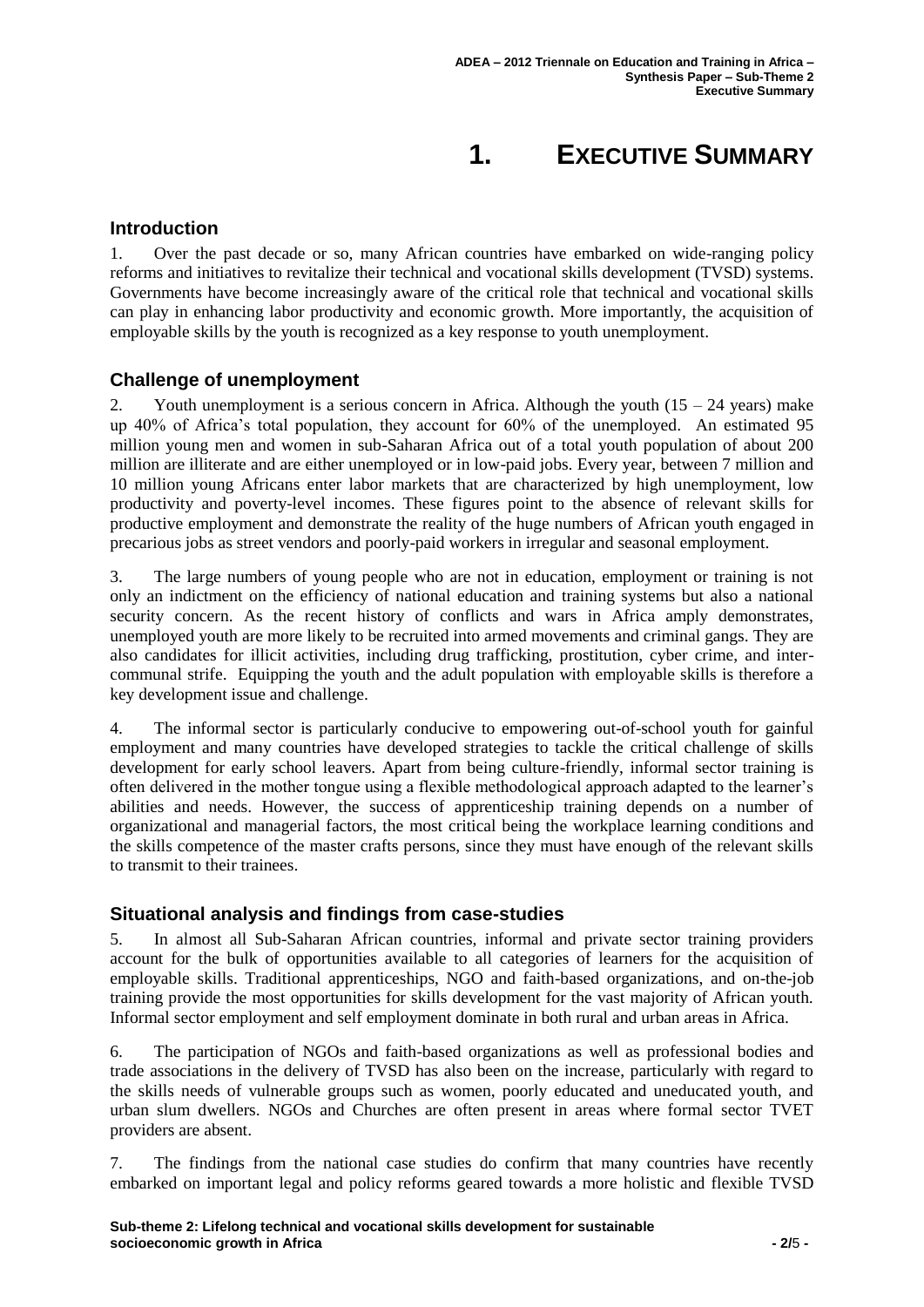delivery system that is better coordinated and managed. The evidence from the case studies also show that public-private multi-stakeholder partnerships involving key players such as government ministries responsible for education and training, enterprises, international donors and development partners, local communities, training providers, professional bodies, NGOs, CSOs, and the media are capable of generating synergies for the development of employable skills.

8. The integration of ICT and technology-mediated teaching and learning into training provision can also contribute to quality delivery. Unlike the situation in schools, colleges and universities, the use of ICT in TVET delivery in Africa is still in its infancy.

9. In recent years, the competency based training (CBT) approach has been acknowledged as a quality-improvement training methodology. Many countries have started piloting the CBT methodology in their training systems. However, the effectiveness of CBT also requires teachers who are trained for CBT delivery and are regularly exposed to new technologies through periodic internships in industry.

10. Female participation in TVSD is generally low in the engineering and technology disciplines. In the West African sub-region, female participation in these traditionally male-dominated disciplines is less than 28%. However, this participation rate rises to more than 50% in the business and commercial disciplines.

11. Skills development in post conflict countries or contexts is particularly challenging. The TVET environment in post-conflict zones is often characterized by damaged or destroyed academic infrastructure, poor learning facilities, low capacity and high demand for skills training, inadequate and poorly qualified teachers, and a dearth of data and statistics on the TVET sector.

12. The acquisition of technical and vocational skills must lead to gainful employment. For this to happen, it is important that training is geared towards the needs of the labor market. One way of doing this is to create a mechanism for identifying and predicting the skills gaps and shortages at the workplace by following the dynamics of the labor market. In order to engineer a TVET delivery system that is flexible and responsive to the skills needs of the employment sector, the establishment of a labor market observatory or Labor Market Information System (LMIS) is considered a priority.

**13.** To ease the transition into the world of work, some countries have instituted a range of measures targeting new graduates, job-seekers and candidates willing to become self-employed. These measures range from providing access to information on jobs availability to business start-up credit facilities.

14. A holistic and inclusive TVSD requires an assessment and certification system that can validate and certify competencies and qualifications acquired from different learning environments, whether formal, non formal or informal. National Qualifications Frameworks, or nqfs, have been shown to be an effective tool for harmonizing learning achievements, validating experiential learning, and generally promoting lifelong learning. The development of a qualifications framework is high on the education and training reform agenda of many African countries. While some countries are already at an advanced stage of implementation, others are only just beginning the process. In this regard, South Africa and Mauritius are the pacesetters while Ghana, Mozambique, Nigeria, Senegal, Tanzania and The Gambia (to name only a few) are at various stages of implementation. Globally, more than 130 countries are currently exploring or developing nqfs.

15. Over the past five years or so, the revitalization of TVET within the context of regional cooperation and dynamics has engaged the attention of the African Union (AU), the Regional Economic Communities (RECs), and several UN agencies including UNESCO and UNDP. These regional initiatives are driven by a common understanding and acknowledgement of technical and vocational skills acquisition as a key requirement for tackling the problem of youth unemployment on the continent. The Economic Community of West African States (ECOWAS), the Francophone West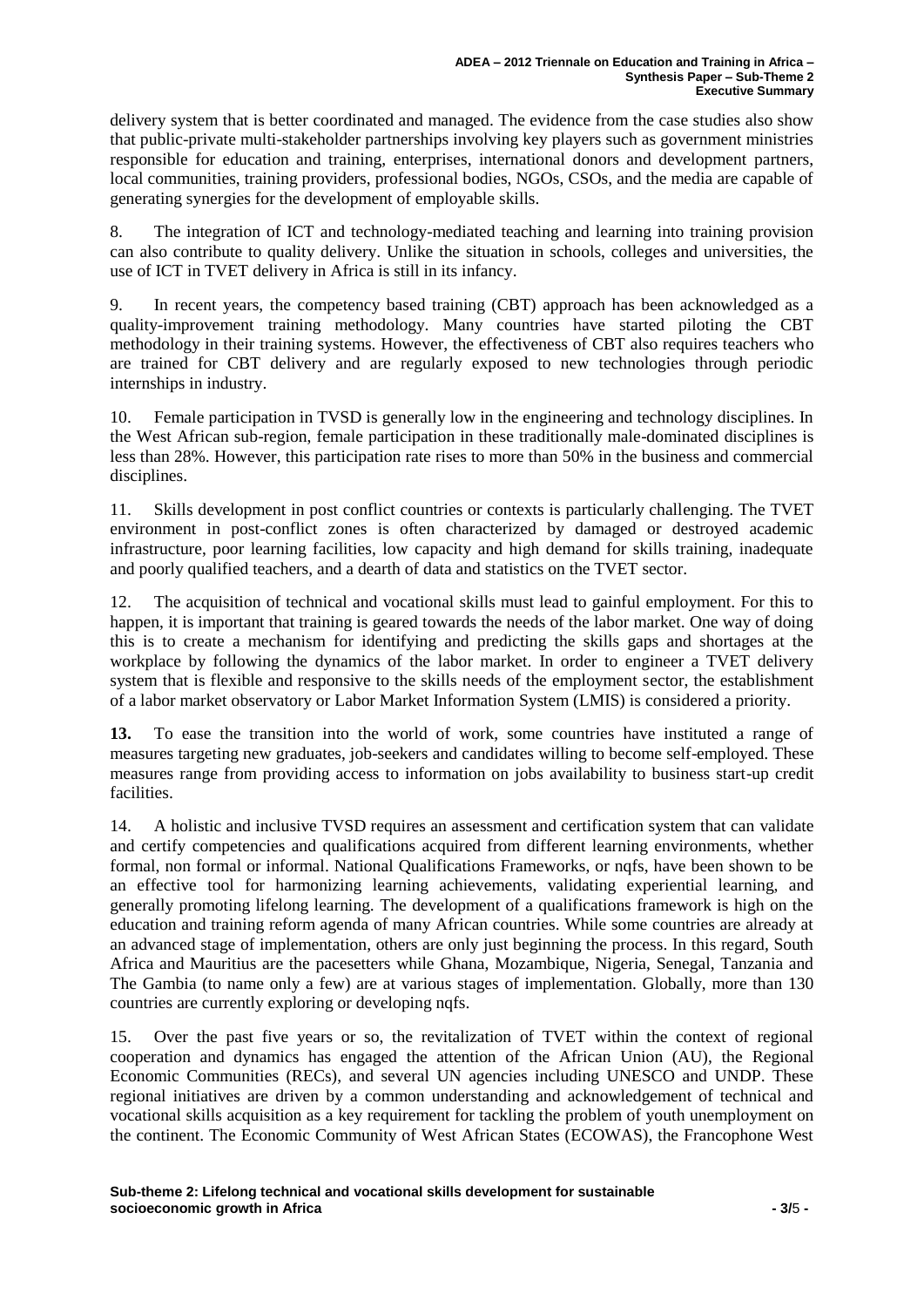African Monetary Union (UEMOA), the Southern Africa Development Community (SADC), and ADEA have been particularly active in driving the TVSD agenda on a regional basis.

16. An analytical review of the national case studies and background papers reveal a number of outstanding issues that need to be highlighted. These issues touch on the policy choices and interventions that are more likely to promote a more robust and effective delivery of technical and vocational skills.

## **Outstanding issues and policy choices**

#### *Policy reforms must be rooted in national economic and human resource development strategies*

17. Policy reforms must assign specific national development functions to TVSD. Is the policy focus on providing skills for supporting private sector growth or youth and women economic empowerment? Or is the thrust of the policy on diversifying the national stock of skills and the development of high level skills for participation in the global economy? Of course, a national TVSD policy can address all of these concerns and more. However, it is important to link TVSD policies to clear and realistic economic and national human resource development goals that also take into account national values and technological preferences.

*There is need to revitalize the informal TVSD sector*

18. The skills needs of out-of-school youth, early school leavers, and adults are best addressed by informal sector training providers. Formal sector training providers are often too rigid in their operations and training curricula, and are ill-equipped to respond to the peculiar training needs of these categories of learners in terms of flexibility in training delivery, teaching methodology, admission requirements, and language of instruction. Revitalizing the informal sector provision of skills will involve concrete efforts at the national level to regularly update the skills of master crafts persons and improve upon their pedagogical skills; introduce reforms into master-trainee performance contracts and agreements, and facilitate the injection of new technologies into the traditional apprenticeship system.

#### *The provision skills for the agricultural sector should be strengthened*

19. With 60% of the world's uncultivated arable land, agricultural development has great potential for growth in Africa. TVSD policies and strategies should therefore include a strong component on the provision of skills required for areas such as irrigation, farm mechanization, land preparation, food processing, livestock production, marketing, and bio-fuels. In this regard, there is need for review of land tenure systems that hamper access to land.

*Policy reforms should also target the development of higher level skills*

20. The type of low-level skills often acquired through traditional apprenticeship (such as hairdressing, dressmaking, carpentry, etc.) are not capable of producing a globally competitive workforce imbued with the higher level skills necessary for technology adaptation and innovation, transformation of national production systems, and industrialization of the economy. TVSD policies and strategies should therefore address the development of both basic and higher level skills.

*The mere acquisition of skills by the youth does not lead to youth employment*

21. Very often national TVSD policies and strategies fail to recognize that skills acquisition in itself does not create jobs or guarantee employment unless the training is matched to demand that is driven by the employment market and the national economy. National TVSD policies should therefore be based on a sound analysis of the employment market (the skilled labor employers want) and the education and training market (the type of training being delivered) while paying attention to the phenomenon of occupational elasticity or the rapidly changing typology of occupations.

*The availability of skills is not a sufficient condition for economic growth*